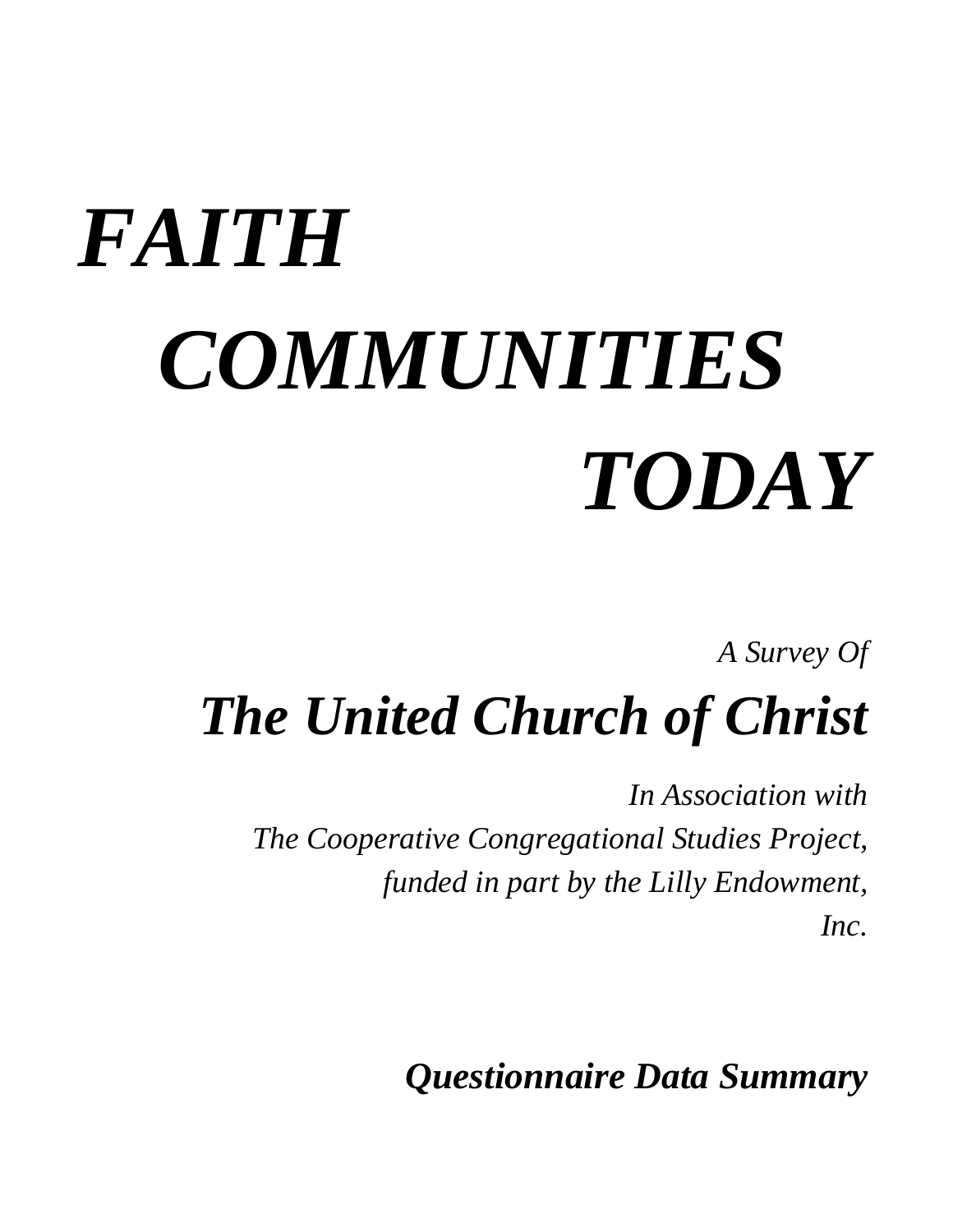**In the spring of 2000, 41 denominations and faith groups participated in Faith Communities Today (FACT), the largest survey ever conducted of congregations in the United States. A total of 801 United Church of Christ congregations responded to the survey out of a randomly drawn sample of 1,200 congregations. The sample was stratified by UCC region and by growth/plateau/decline status and the final results were weighted by size category. These procedures insured that the findings were representative of UCC churches across the United States.**

**The results below provide a question-by-question summary of responses from all UCC congregations that participated in the study. The survey was completed by a key informant—usually the pastor.**

**Results are reported in terms of percentages. Where only one "%" sign is at the top of a column, the numbers in the column sum to 100% (with the possibility of some rounding error, resulting in 99.9% or 100.1%). Where the data are in the form of a table of columns with a "%" sign only in the far left column, the numbers in each row will sum to 100%. In a few cases** *all* **the numbers in the table will have a "%" sign. Here each of the response possibilities in the row was asked independently and the row will not sum to 100%.**

**Questions regarding United Church of Christ involvement in the survey and these results should be directed to C. Kirk Hadaway (hadawayk@ucc.org), 216-736-2146 at research services, Office of General Ministries, United Church of Christ, 700 Prospect Avenue, Cleveland, OH 44115. The survey was funded by a grant from the Lilly Endowment, inc. with additional support from the United Church Board for Homeland Ministries.**

2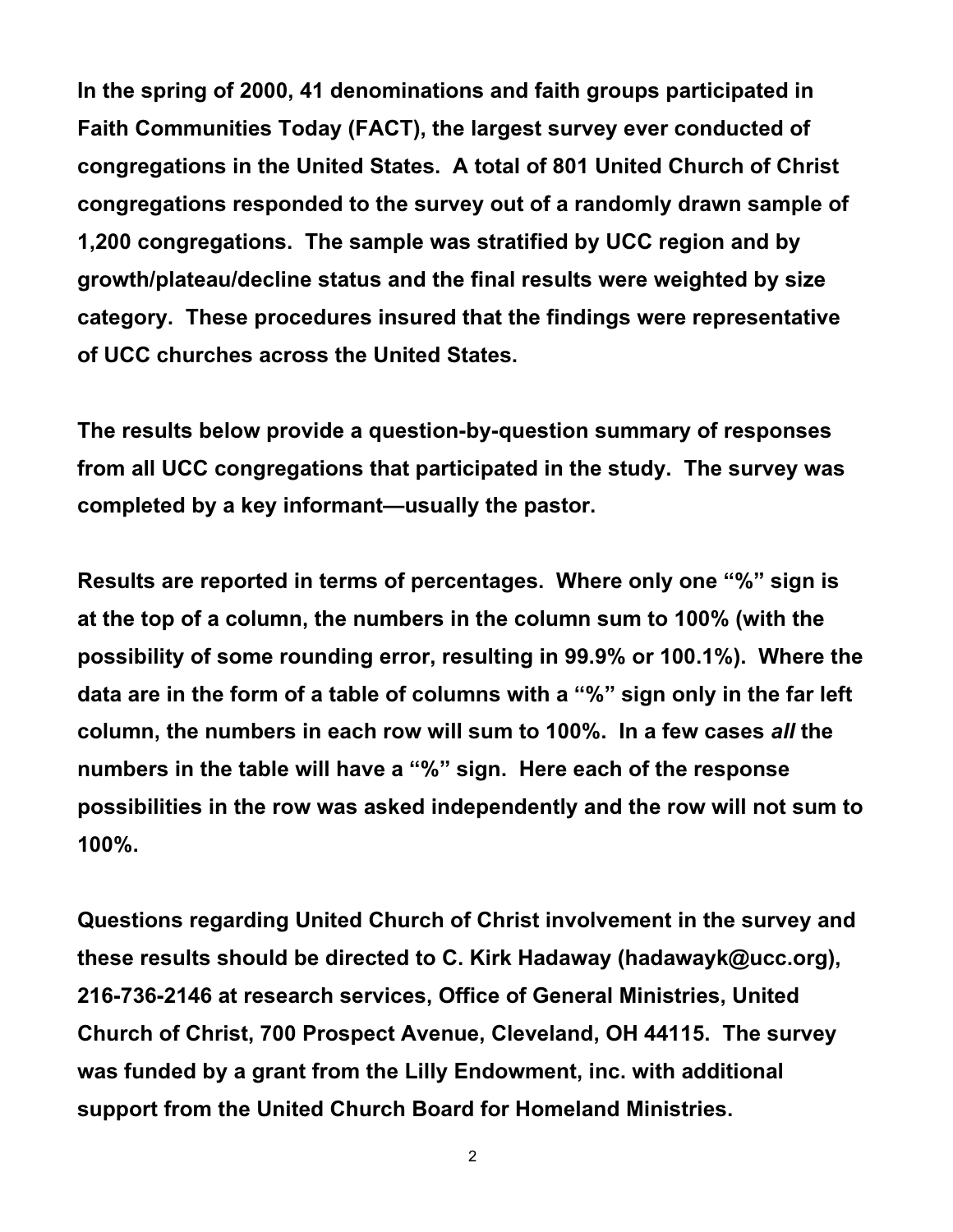# **I. Your Congregation's Location and Building**

- 1. In what year was your congregation officially founded? Median: 1881 Minimum: 1629 Maximum: 1996
- 2. In what year did your congregation begin worshiping in its current sanctuary? Median: 1923 Minimum: 1730

Maximum: 1999

- 3. How would you describe the place where your congregation's primary worship building is located?
	- 16.4% Rural or open country<br>31.2 Town or village of less
	- 31.2 Town or village of less than  $10,000$ <br>19.8 In or around a **city** of  $10,000$   $49.9$
	- 19.8 In or around a **city** of 10,000 49,999
	- 15.6 In or around a **city** of 50,000-249,999
	- 17.0 In or around a **city** of 250,000+

# **A. If in or around a city**, is your building located:<br>32.0% Downtown or in the inner city

- Downtown or in the inner city
- 34.4 In another part of the city (e.g. older residential area)
- 24.4 In an older *suburb* around the city
- 9.2 In a newer *suburb* around the city

**B. If in or around a city**, is your building located:

- 39.8% In a residential area
- 4.8 In a mixed residential and commercial/industrial area<br>5.4 In a commercial or industrial area
- In a commercial or industrial area
- 4. How adequate are the following for the **current needs** of your congregation?

|                           | Much More    | Slightly More | <b>Just About</b> | <b>Slightly Less</b> | Much Less    |
|---------------------------|--------------|---------------|-------------------|----------------------|--------------|
|                           | Than We Need | Than We Need  | Right             | Than We Need         | Than We Need |
| A. Your worship space     | 19.5%        | 23.6          | 44.6              | 8.8                  | 3.5          |
| B. Your educational space | 11.9%        | 15.3          | 34.4              | 25.9                 | 12.5         |
| C. Your fellowship space  | 4.3%         | 9.9           | 54.3              | 21.9                 | 9.6          |
| D. Space for parking      | 4.3%         | 10.4          | 35.5              | 27.2                 | 22.7         |

- 5. What is the total seating capacity of your sanctuary? Median: 200 Minimum: 30 Maximum: 2,500
- 6. How would you describe the overall physical condition of your congregation's building(s)?
	- 29.9% Excellent
	- 48.5 Good
	- 19.3 Needs improvement
	- 2.3 In serious need of improvement & repair
- 7. How many congregations use your building space for worship? One: 85.2% Two or more: 14.8%

#### **II. Congregational Worship**

1A&B. How many worship services does your congregation have on each of the following days/times on a typical weekend? (Attendance figures for all churches reporting attendance for that day/time in parentheses)

|             |            |      |            | (Average    | (Highest |
|-------------|------------|------|------------|-------------|----------|
| <u>None</u> | <u>One</u> |      | Three+     | attendance) | attend.) |
| 99.2%       | 0.8        | 0.0  | 0.0        | (28)        | (63)     |
| 98.6%       | 1.4        | 0.0  | 0.0        | (45)        | (100)    |
| $0.9\%$     | 85.0       | 13.1 | 1.0        | (115)       | (5,000)  |
| 95.4%       | 4.4        | 0.2  | 0.1        | (93)        | (2,500)  |
| $0.0\%$     | 82.0       | 15.2 | 2.8        | (118)       | (7,500)  |
|             |            |      | <u>Two</u> |             |          |

1C. If you typically hold more than one service on the weekend, are these services:

- 38.2% Very similar in style (other than the language used)
- 38.6 One or more is *somewhat different* in style from the rest
- One or more is very different in style from the rest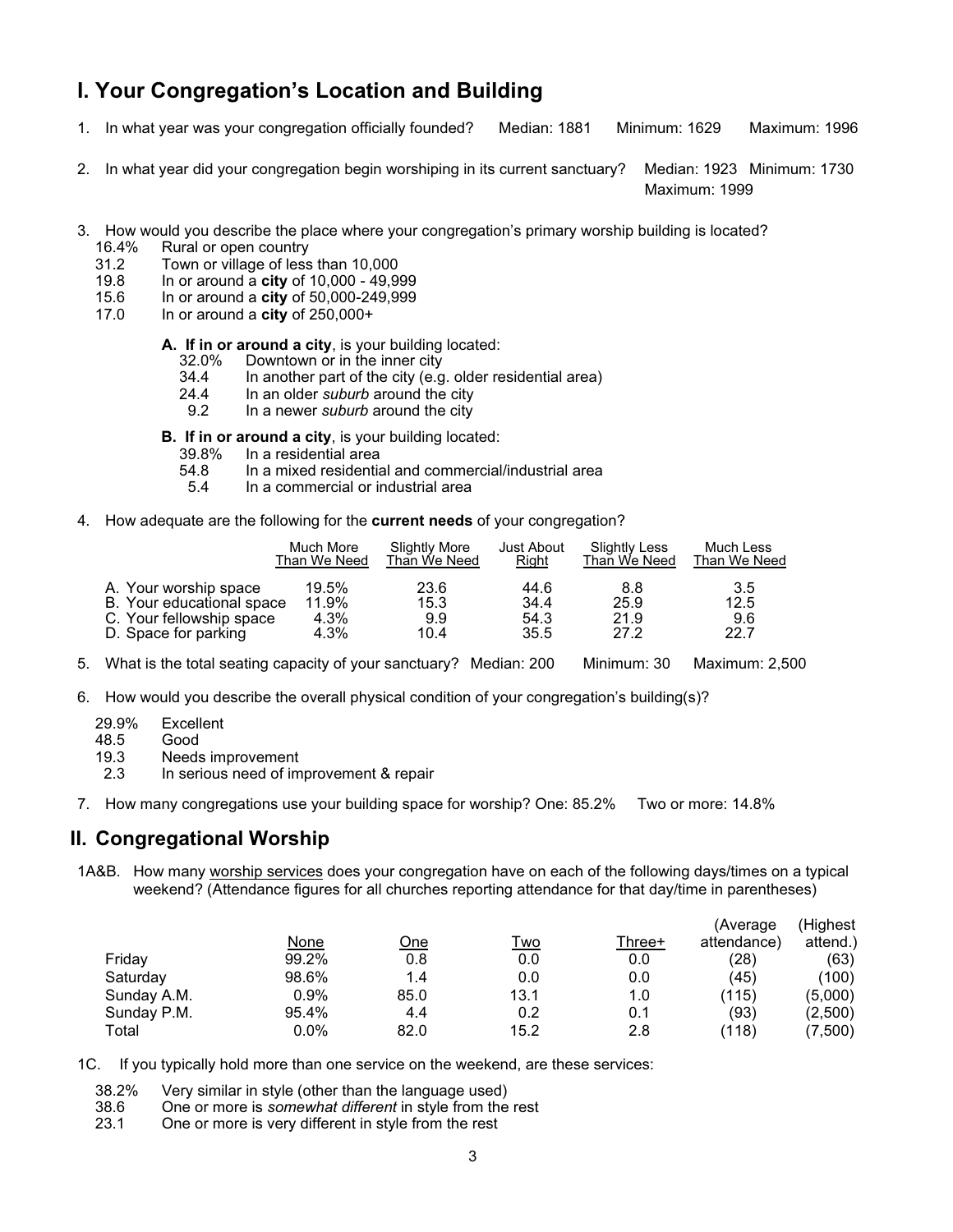- 2. Please list all the languages in which your congregation conducts worship services on a typical weekend:
	- 99.9% English (Note: sums to more than 100% due to multiple languages mentioned by some churches)<br>1.0 Spanish

1.0 Spanish<br>1.0 Japanes

- 1.0 Japanese<br>3.4 Others
- **Others**
- 3. About how full is your place of worship at the service with the largest attendance?
	- 9.4% Less than 20%<br>19.2 21 to 40%
	- 19.2 21 to 40%
	- 21.4 41 to 60%<br>22.8 61 to 80%
	- 61 to 80%
	- 17.7 More than 80%<br>9.4 Completely full,
		- Completely full, with some people standing
- 4. How well do the following describe your worship service with the largest attendance? (✔ one on each line)

|    |                                              | Very    | Quite | Some- |                 | Not    |
|----|----------------------------------------------|---------|-------|-------|-----------------|--------|
|    |                                              | Well    | Well  | What  | <b>Slightly</b> | At All |
| А. | It is reverent                               | 26.7%   | 53.5  | 17.5  | 2.3             | 0.1    |
| В. | It is joyful                                 | 25.2%   | 51.3  | 20.5  | 2.6             | 0.3    |
| C. | It is friendly                               | 41.7%   | 44.1  | 12.2  | 2.0             | 0.0    |
| D. | It is informal                               | $9.9\%$ | 27.5  | 40.4  | 19.0            | 3.2    |
|    | E. It is exciting                            | 9.7%    | 28.8  | 42.1  | 16.7            | 2.8    |
| F. | It includes formal liturgy                   | 16.2%   | 42.8  | 28.2  | 11.4            | 1.4    |
| G. | It is innovative                             | 7.9%    | 23.3  | 40.1  | 23.7            | 5.0    |
| Н. | It is predictable                            | 11.1%   | 36.4  | 39.6  | 10.7            | 2.2    |
|    | It has a sense of expectancy                 | 8.2%    | 31.8  | 41.7  | 16.2            | 2.2    |
|    | It has a sense of God's presence             | 35.3%   | 51.8  | 12.4  | 0.5             | 0.0    |
| K. | It uses gender neutral or inclusive language | 24.9%   | 29.8  | 25.0  | 11.9            | 8.4    |

5. How often does the sermon or homily in your worship service(s) *focus* on: (✔ one on each line)

|    |                                      | Always  | Often | Sometimes | Seldom | Never |
|----|--------------------------------------|---------|-------|-----------|--------|-------|
| А. | God's love and care                  | 42.8%   | 53.6  | 3.3       | 0.2    | 0.1   |
|    | B. Practical advice for daily living | 15.5%   | 52.4  | 27.7      | 4.3    | 0.1   |
|    | C. Personal spiritual growth         | 20.0%   | 60.4  | 18.0      | 1.5    | 0.2   |
|    | D. Social justice or social action   | 6.5%    | 31.1  | 49.4      | 12.0   | 1.0   |
| Е. | The mystery of God                   | 10.4%   | 41.9  | 39.3      | 7.9    | 0.5   |
| F. | <b>Personal Salvation</b>            | 8.9%    | 25.2  | 37.5      | 25.1   | 3.3   |
|    | G. Struggling with faith and belief  | 11.0%   | 56.9  | 29.1      | 2.4    | 0.6   |
| Н. | Living a moral life                  | 11.7%   | 44.4  | 36.3      | 6.4    | 1.3   |
|    | Stewardship of time and money        | $3.0\%$ | 21.3  | 55.8      | 19.1   | 0.7   |

#### 6. How often does the sermon or homily include *a lot of*: (✔ one on each line)

|    |                                                  | Always  | Often           | Sometimes | Seldom | Never |
|----|--------------------------------------------------|---------|-----------------|-----------|--------|-------|
|    | A. Personal stories or first-hand experiences    | 12.6%   | 54.9            | 28.6      | 3.5    | 0.5   |
|    | B. Literary or scholarly references              | $4.1\%$ | 35.0            | 46.5      | 12.7   | 1.8   |
|    | C. Illustrations from contemporary media (e.g.,  |         |                 |           |        |       |
|    | magazines, newspapers, television, movies, etc.) | 6.1%    | 51.1            | 35.6      | 6.1    | 1.0   |
| D. | Detailed explanations of scripture or doctrine   | 12.8%   | 37 <sub>1</sub> | 37.0      | 117    | 1.5   |

7. How often are the following included as part of your congregation's worship service(s)? ( $\blacktriangledown$  one on each line)

|                                                        | Always  | Often | Sometimes | Seldom | Never |
|--------------------------------------------------------|---------|-------|-----------|--------|-------|
| A. Reading/recitation of creeds or statements of faith | 22.0%   | 178   | 29.0      | 27.5   | 3.7   |
| B. A time for members to testify about their faith     | $3.2\%$ | 5.6   | 24.2      | 44.2   | 22.9  |
| C. A time in worship for people to greet each other    | 49.0%   | 10.9  | 13.4      | 15.2   | 11.4  |
| D. The use of visual projection equipment              | 2.6%    | 1.0   | 9.4       | 30.5   | 56.5  |
| E. The use of incense or candles                       | 62.8%   | 9.3   | 7.9       | 9.8    | 10.2  |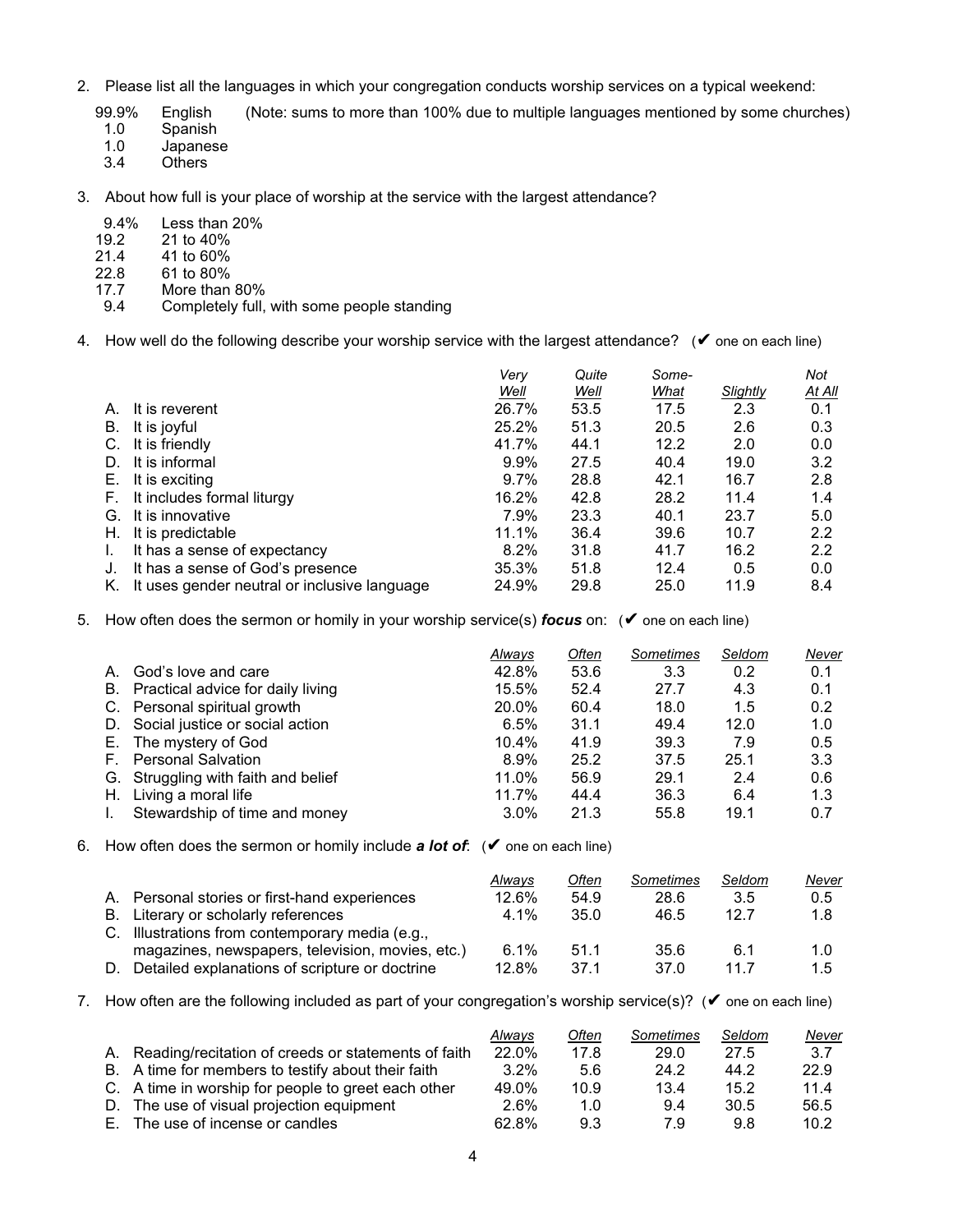| F. Dance or drama               |         | 3.6 | 28.1 | - 39.0 | 28.3 |
|---------------------------------|---------|-----|------|--------|------|
| G. Kneeling by the congregation | $1.2\%$ | 1.0 | 4.5  |        | 86.2 |

8. How often are the following used in your congregation's worship service(s)? ( $\vee$  one on each line)

|                                              | Always  | Often | Sometimes | Seldom | Never |
|----------------------------------------------|---------|-------|-----------|--------|-------|
| A. Organ and/or piano                        | 94.9%   | 3.0   | 0.2       | 0.8    | 1.1   |
| B. Electronic keyboard or synthesizer        | 5.7%    | 8.2   | 19.7      | 22.3   | 44.2  |
| C. Electric guitar or bass                   | 1.9%    | 2.6   | 13.1      | 25.9   | 56.5  |
| D. Non-electronic string or wind instruments | 1.8%    | 10.7  | 42.1      | 26.1   | 19.3  |
| E. Drums or other percussion instruments     | 2.5%    | 3.9   | 20.0      | 30.6   | 43.1  |
| F. Recorded music (tapes, cd's, etc.)        | $1.6\%$ | 7.3   | 29.2      | 33.8   | 28.2  |

9. When visitors attend worship services at your church, *about* how many members usually welcome them?

| 50.7% | More than five |
|-------|----------------|
| 39.0  | Three to five  |
| 10.0  | One or two     |
| 0.3   | None           |

- 10. In comparison to the style of your congregation's primary worship service 5 years ago, would you say the style of your current primary worship service: [Skip if your church is less than 5 years old]
	- 23.9% Is basically the same<br>45.5 Changed a little
	- 45.5 Changed a little<br>20.7 Changed more t
	- $20.7$  Changed more than a little 9.8 Changed a lot
	- Changed a lot

11. How well does each of the following statements describe your congregation? (✔ one on each line)

|    |                                                       | Very    | Quite | Some- |          | Not    |
|----|-------------------------------------------------------|---------|-------|-------|----------|--------|
|    |                                                       | Well    | Well  | What  | Slightly | At All |
| А. | Our congregation is like a close-knit family          | 22.4%   | 39.8  | 32.4  | 5.0      | 0.5    |
| В. | Our congregation is spiritually vital and alive       | 11.4%   | 39.1  | 40.8  | 8.5      | 0.3    |
| C. | Our congregation is working for social justice        | $7.7\%$ | 14.7  | 43.2  | 28.5     | 5.9    |
| D. | Our congregation helps members deepen their           |         |       |       |          |        |
|    | relationship with God                                 | 12.5%   | 45.7  | 33.5  | 7.8      | 0.4    |
| Е. | We are trying to increase our racial/ethnic diversity | 6.0%    | 12.4  | 31.0  | 27.7     | 22.9   |
| Е. | Our congregation celebrates its UCC heritage          | $9.0\%$ | 28.8  | 34.8  | 22.4     | 4.9    |
| G. | We are a moral beacon in our community                | 7.3%    | 34.2  | 39.5  | 15.2     | 3.8    |
| Н. | We welcome new ways of doing worship and              |         |       |       |          |        |
|    | ministry                                              | $9.4\%$ | 30.9  | 37.9  | 18.5     | 3.2    |
| L. | Disagreements and conflicts are dealt with            |         |       |       |          |        |
|    | openly here                                           | 7.6%    | 33.9  | 34.5  | 19.6     | 4.4    |
| J. | Our worship services are inspirational and uplifting  | 23.2%   | 54.9  | 19.8  | 1.9      | 0.3    |
| K. | Our congregation has a strong racial/ethnic or        |         |       |       |          |        |
|    | national identity it is trying to preserve            | 5.1%    | 8.2   | 17.2  | 23.6     | 45.9   |
| L. | Members are excited about the future of               |         |       |       |          |        |
|    | our church                                            | 18.4%   | 32.0  | 31.8  | 12.6     | 5.2    |
|    | M. New members are incorporated easily into the life  |         |       |       |          |        |
|    | Of our congregation                                   | 15.7%   | 42.5  | 29.9  | 11.0     | 0.9    |
|    | N. We have a clear sense of mission and purpose       | 12.0%   | 32.2  | 38.5  | 14.2     | 3.0    |
| O. | Our congregation provides many opportunities for      |         |       |       |          |        |
|    | members to learn about their faith                    | 8.2%    | 33.5  | 38.7  | 17.7     | 1.9    |
| P. | Our programs and activities are well-organized        | 11.2%   | 49.8  | 31.5  | 6.9      | 0.7    |
| Q. | The community around the church is well-informed      |         |       |       |          |        |
|    | about activities taking place in our congregation     | 8.5%    | 27.3  | 40.3  | 19.7     | 4.2    |
|    |                                                       |         |       |       |          |        |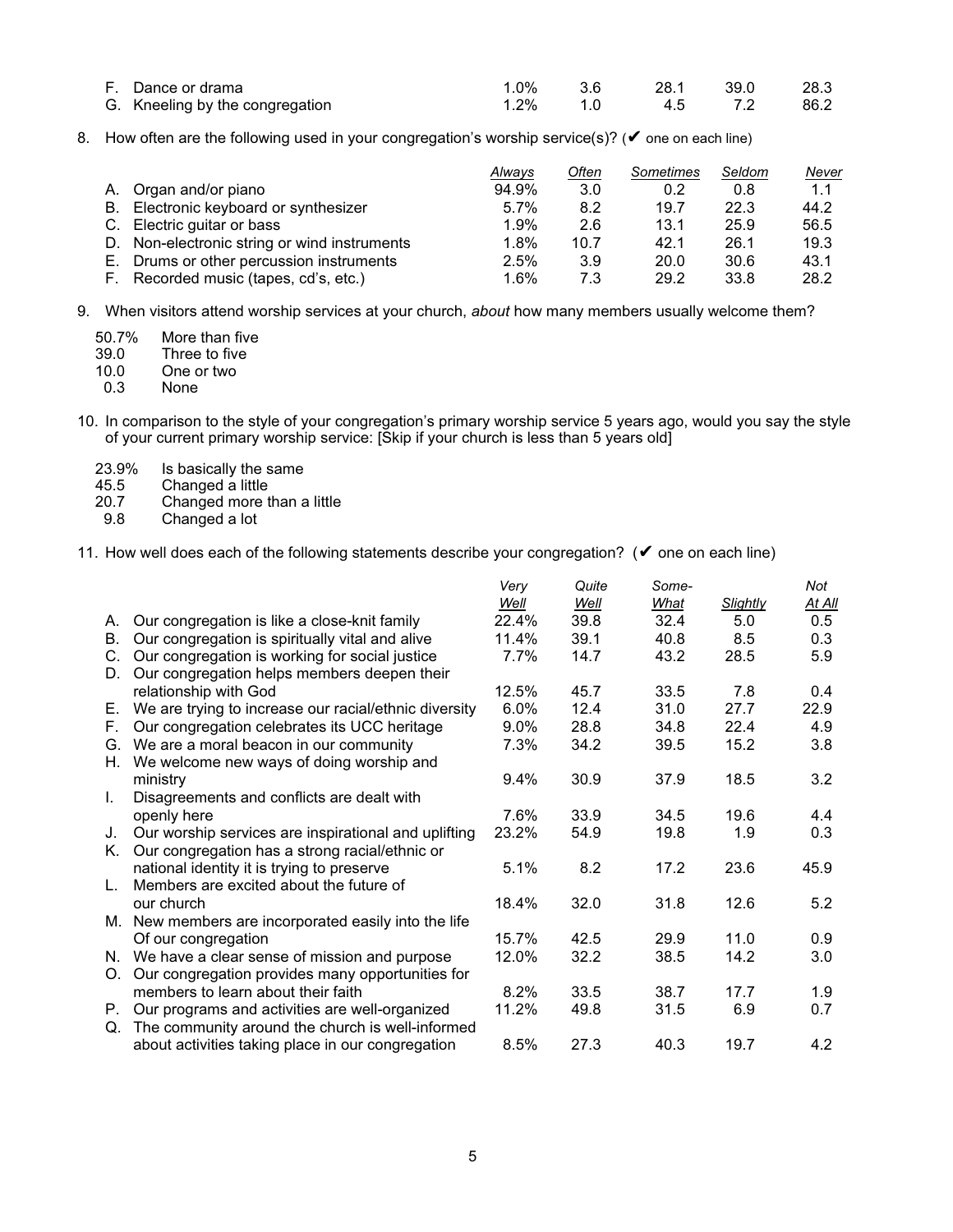12. How important are the following sources of authority in the worship and teaching of your congregation?  $(V$  one on each line)

|                                                                                                            | Absolutely   | Verv      | Somewhat  | Little or no |
|------------------------------------------------------------------------------------------------------------|--------------|-----------|-----------|--------------|
|                                                                                                            | Foundational | Important | Important | Importance   |
| A. The Bible                                                                                               | 53.5%        | 43.2      | 3.2       | 0.2          |
| B. Historic creeds, doctrines & tradition                                                                  | $6.4\%$      | 36.4      | 46.8      | 10.3         |
| C. Revelation of the Holy Spirit                                                                           | 16.7%        | 44.0      | 33.2      | 6.1          |
| D. Human reason                                                                                            | $9.1\%$      | 53.2      | 34.4      | 3.3          |
| E. Personal intuition or enlightenment                                                                     | $6.7\%$      | 45.3      | 41.3      | 6.8          |
| F. Now please write the letter of the <b>one</b> source of authority that is <b>most important</b> in your |              |           |           |              |

F. Now please write the letter of the *one* source of authority that is *most important* in your congregation's worship and teaching (as difficult a choice as this may be) in this box: ◯

- 77.6% A. The Bible 4.4 B. Historic creeds, doctrines & tradition<br>5.4 C. Revelation of the Holy Spirit
- 5.4 C. Revelation of the Holy Spirit
- 9.4 D. Human reason<br>3.1 E. Personal intuitive
- E. Personal intuition or enlightenment

#### **III. Your Congregation's Participants**

1. Approximately how many persons would you say are associated *in any way* with the religious life of this congregation — counting both adults and children, counting both regular and irregular participants, counting both official or registered members and also participating nonmembers?

Median: 178 Mean: 284 Minimum: 10 Maximum: 7,500

2. Approximately how many persons — both adults and children — would you say *regularly participate* in the religious life of your congregation — *whether or not* they are officially members of your congregation?

A. Number of **regularly participating** adults (18 and over): Median: 80 Minimum: 5 Maximum: 7,000 B. Number of **regularly participating** children and teens: Median: 25 Minimum: 1

- 3. Since 1995, has the above number of **regularly participating adults**: (✔ one)
	- 21.4% Increased 10% or more<br>14.6 Increased 5% to 9%
	- 14.6 Increased 5% to 9%<br>35.8 Staved about the sai
	- 35.8 Stayed about the same<br>15.9 Decreased 5% to 9%
	- 15.9 Decreased 5% to 9%<br>12.3 Decreased 10% or mo
	- Decreased 10% or more
- 4. Of your total number of **regularly participating adults**, what percent would you estimate are:

|    |                                |       | Hardly Any | Few    | Some   | Many   | Most   | All or Nearly All |
|----|--------------------------------|-------|------------|--------|--------|--------|--------|-------------------|
|    |                                | None  | $1 - 10%$  | 11-20% | 21-40% | 41-60% | 61-80% | 81-100%           |
| А. | Female                         | 0.0%  | 0.5        | 0.2    | 1.3    | 60.4   | 35.9   | 1.7               |
| В. | Not high school graduates      | 12.5% | 53.8       | 17.9   | 7.3    | 3.3    | 2.7    | 2.6               |
| C. | College graduates              | 0.5%  | 9.7        | 21.2   | 27.9   | 19.6   | 14.6   | 6.6               |
| D. | Age 35 or younger              | 1.8%  | 18.8       | 33.3   | 30.2   | 10.5   | 4.4    | 1.0               |
| Е. | Over 60 years old              | 0.0%  | 2.7        | 9.7    | 23.8   | 34.3   | 24.2   | 5.2               |
| F. | Married                        | 0.0%  | 0.4        | 2.5    | 15.5   | 40.4   | 34.4   | 6.7               |
| G. | Life-long UCC members          | 1.0%  | 11.4       | 18.4   | 27.6   | 22.6   | 15.2   | 3.9               |
| Н. | New to our congregation in     |       |            |        |        |        |        |                   |
|    | the last five years            | 2.1%  | 28.7       | 38.5   | 23.8   | 3.9    | 1.5    | 1.4               |
| L. | Living in the immediate area   |       |            |        |        |        |        |                   |
|    | around our church building     | 2.8%  | 20.2       | 21.0   | 19.0   | 15.3   | 15.9   | 5.8               |
| J. | Commuting more than 15         |       |            |        |        |        |        |                   |
|    | minutes to get to worship      | 2.8%  | 29.7       | 25.3   | 22.4   | 12.5   | 6.0    | 1.2               |
| Κ. | Currently holding volunteer    |       |            |        |        |        |        |                   |
|    | leadership roles in our church | 1.0%  | 4.7        | 22.0   | 37.3   | 23.7   | 9.1    | 2.2               |
|    | In households with incomes     |       |            |        |        |        |        |                   |
|    | below \$20,000                 | 6.1%  | 44.3       | 29.1   | 11.4   | 5.9    | 2.4    | 0.7               |
|    |                                |       |            |        |        |        |        |                   |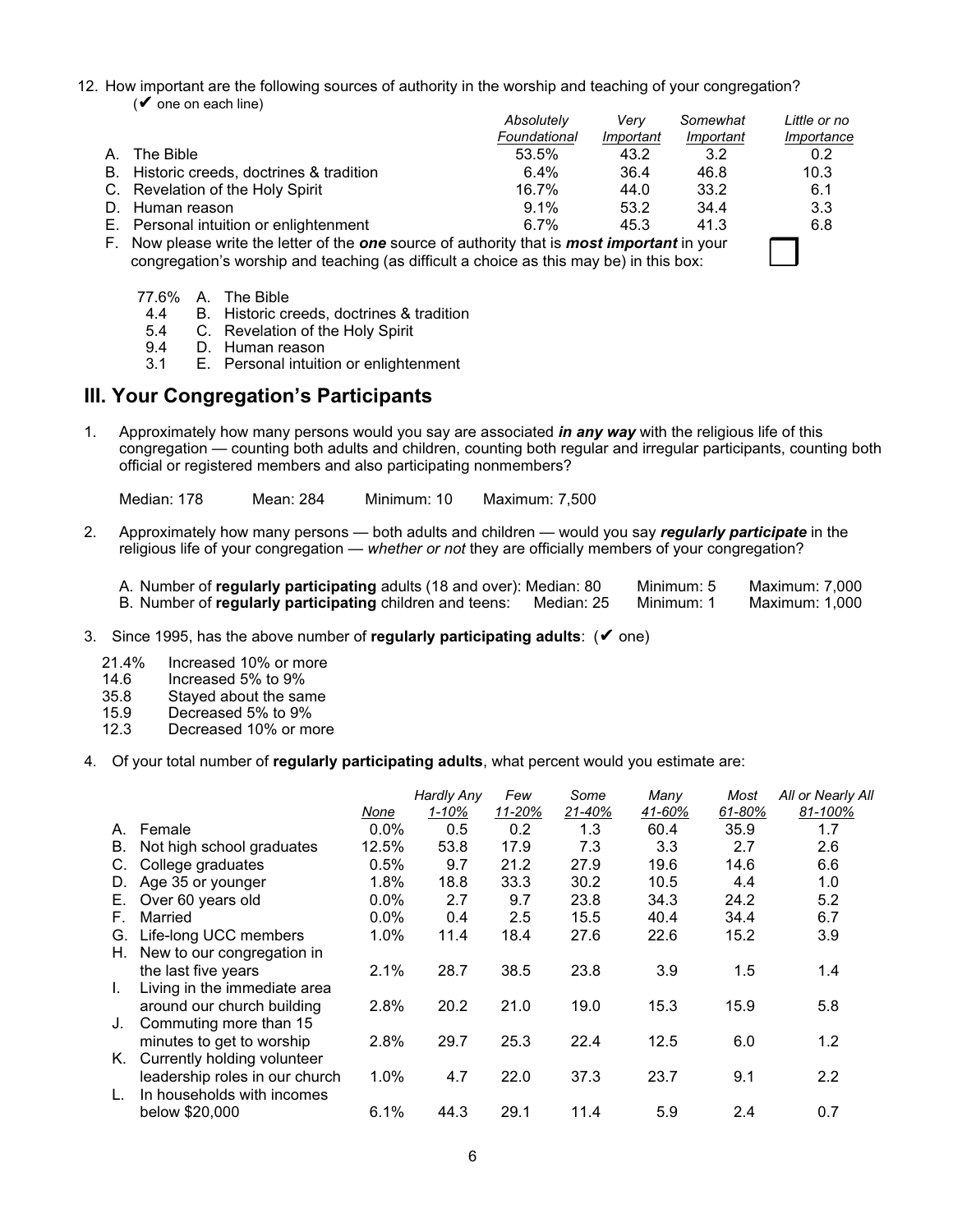| M. In households with incomes  |         |      |      |      |      |     |     |
|--------------------------------|---------|------|------|------|------|-----|-----|
| above \$75,000                 | $9.0\%$ | 28.9 | 274  | 184  | 99   | 6 N | 0.5 |
| N. In households with children |         |      |      |      |      |     |     |
| under 18 present               | $4.1\%$ | 214  | 27 9 | 34 8 | 10.4 |     | 0.0 |

5. Of your total number of **regularly participating adults**, how many would you estimate are:

(**Note**: figures below indicate the percentage of UCC churches indicating that 70% or more of their regularly participating adults are members of the following racial/ethnic groups. Churches with less than 70% of participants from a single racial/ethnic group are considered multiracial)

- 0.2% American Indian/Alaska Native<br>3.0 Asian
- 3.0 Asian
- 4.0 Black or African American<br>0.2 Hispanic or Latino/a
- 0.2 Hispanic or Latino/a<br>0.5 Pacific Islander
- 0.5 Pacific Islander<br>88.8 White
- 8.8 White<br>3.3 Multira
- **Multiracial**
- 5A. Within these racial/ethnic groups, are there any significant national sub-groups (e.g., German, Korean, Irish, Mexican, Caribbean, etc.)?
	- 36.2% Yes<br>63.8 No  $63.8$
- 6. How would you describe the basic *theological* outlook of the majority of your regularly participating adults? (✔ one)
	- 4.1% Very conservative<br>24.5 Somewhat conser
	- 24.5 Somewhat conservative<br>44.3 Moderate
	- 44.3 Moderate<br>21.3 Somewha
	- Somewhat progressive or liberal
	- 5.7 Very progressive or liberal
- 7. Would you describe the regularly participating adults in your congregation as basically similar or dissimilar to nearby residents in terms of race, ethnicity, income, age and lifestyle? (✔ one on each line)

|                                    | Similar | Dissimilar |
|------------------------------------|---------|------------|
| A. Race                            | 89.1%   | 10.9       |
| B. Ethnicity (culture or language) | 88.5%   | 11.5       |
| C. Income                          | 81.2%   | 18.8       |
| D. Age                             | 76.2%   | 23.8       |
| E. Lifestyle                       | 78.5%   | 21.5       |

## **IV. Congregational Programs**

1. During the past 12 months, did your congregation have any of the following programs or activities in addition to church school or Sunday school? (**Note**: totals will not sum to 100% due to multiple "yes" responses)

| IF YES:<br>A one-time, short-term or occasional event?<br>On-going during a particular season? |                                                  | Check all the "Yes" boxes that apply |                                      |                                    |                                  |  |
|------------------------------------------------------------------------------------------------|--------------------------------------------------|--------------------------------------|--------------------------------------|------------------------------------|----------------------------------|--|
|                                                                                                | On-going throughout the year?                    | No                                   | One-Time. Short-<br>Term. Occasional | <b>On-going During</b><br>A Season | <b>On-going Thru</b><br>The Year |  |
| А.                                                                                             | Bible study (other than Church School)           | 12.9%                                | 27.7%                                | 32.0%                              | 42.1%                            |  |
| В.                                                                                             | Theological or doctrinal study                   | 55.2%                                | 25.3%                                | 14.4%                              | 7.0%                             |  |
| C.                                                                                             | Prayer or meditation groups                      | 35.7%                                | 21.7%                                | 11.9%                              | 34.0%                            |  |
| D.                                                                                             | Spiritual retreats                               | 58.4%                                | 33.8%                                | 4.8%                               | 2.6%                             |  |
| Е.                                                                                             | <b>Community Service</b>                         | 8.6%                                 | 29.8%                                | 20.1%                              | 50.3%                            |  |
| F.                                                                                             | Parenting or marriage enrichment                 | 72.4%                                | 18.5%                                | 4.8%                               | 4.0%                             |  |
| G.                                                                                             | Choir(s)                                         | 10.5%                                | $9.6\%$                              | 17.4%                              | 67.4%                            |  |
| Н.                                                                                             | Other performing arts (e.g. music, dance, drama) | 36.4%                                | 38.8%                                | 12.2%                              | 13.5%                            |  |
|                                                                                                | Groups that discuss books or contemporary issues | 52.7%                                | 25.1%                                | 9.8%                               | 13.4%                            |  |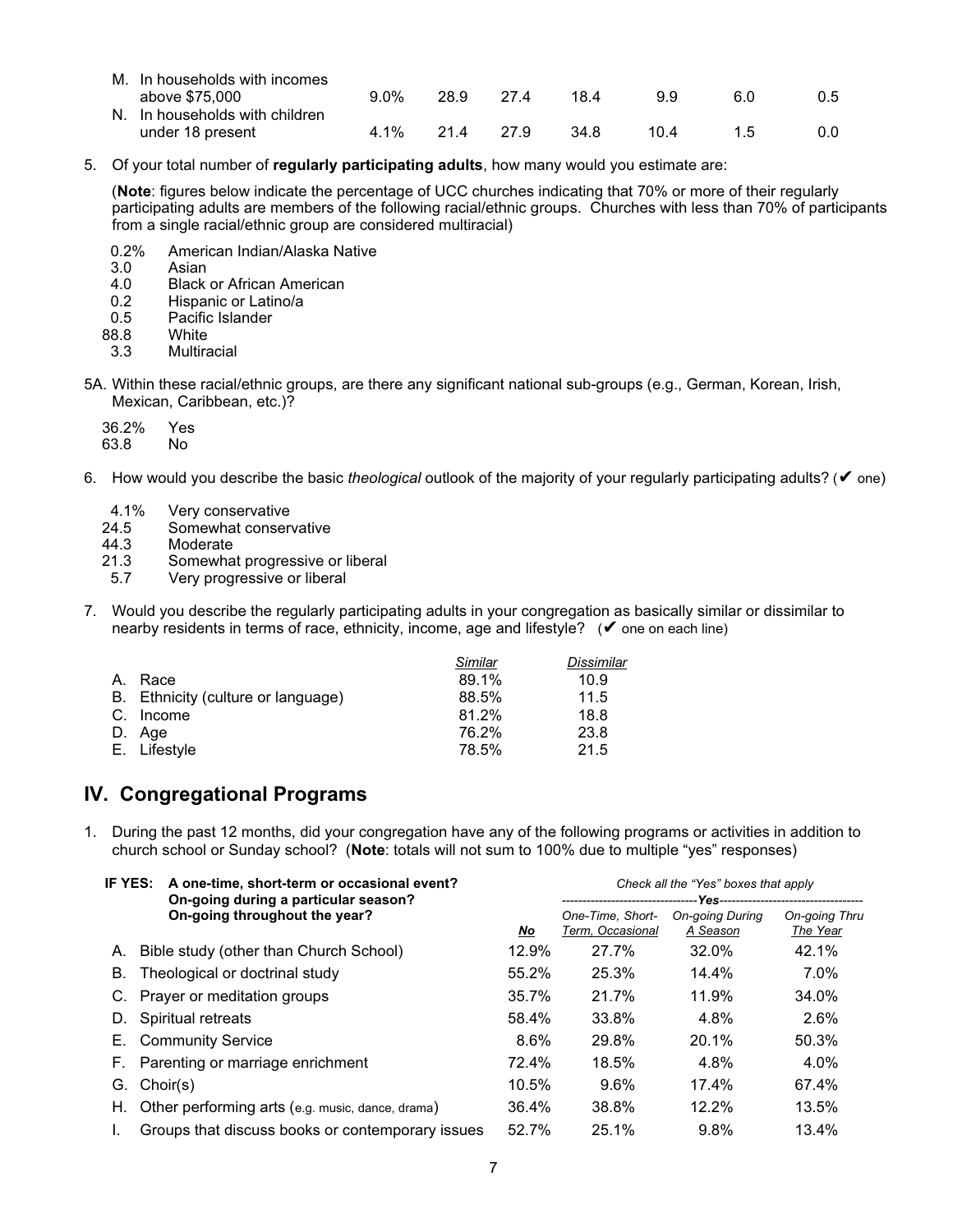| J. | Self-help or personal growth groups                 | 64.0% | 17.4%    | $7.3\%$ | 11.6% |
|----|-----------------------------------------------------|-------|----------|---------|-------|
|    | K. Exercise, fitness or weight loss groups/classes  | 79.1% | 7.9%     | $3.4\%$ | 10.0% |
| L. | Sports teams                                        | 78.6% | $6.0\%$  | 11.6%   | 4.3%  |
|    | M. Youth/Teen activities                            | 19.7% | 18.3%    | 15.2%   | 50.3% |
|    | N. Young Adult activities                           | 62.5% | 17.8%    | $7.4\%$ | 13.4% |
|    | O. Senior Adult activities                          | 33.9% | $17.7\%$ | 12.4%   | 37.4% |
| P. | Mens/Womens ministries (e.g. Promisekeepers, AGLOW) | 56.2% | $8.0\%$  | 6.9%    | 30.2% |

- 2. About how many children and youth attend your Church School on a typical Sunday? Median: 19 Max.: 375
- 3. To what extent does your congregation emphasize in its worship and education the following *home or personal practices*? (✔ one on each line)

|    |                                          | A Great | Quite        |      | А      | Not    |
|----|------------------------------------------|---------|--------------|------|--------|--------|
|    |                                          | Deal    | <u>A Bit</u> | Some | Little | At All |
| А. | Personal prayer, meditation or devotions | 29.2%   | 36.4         | 27.7 | 5.9    | 0.8    |
| В. | Studying the Bible                       | 25.5%   | 35.5         | 30.9 | 6.3    | 1.7    |
|    | C. Family devotions                      | 9.5%    | 21.6         | 40.6 | 21.6   | 6.6    |
| D. | Fasting                                  | 0.5%    | 0.7          | 7.7  | 21.0   | 70.1   |
|    | E. Observing dietary restrictions        | 0.2%    | 0.9          | 3.8  | 10.7   | 84.4   |
| F. | Abstinence from alcohol                  | 1.7%    | 2.0          | 13.2 | 22.0   | 61.2   |
| G. | Keeping the Sabbath day Holy             | 8.3%    | 19.0         | 28.9 | 23.4   | 20.3   |
| Н. | Abstaining from premarital sex           | 6.3%    | 9.5          | 23.5 | 22.3   | 38.4   |

- 4. Does your church have an organized program for keeping up with members' needs and providing ministry at the neighborhood level (e.g., shepherding, deacon/elder, care group, area pastor)?
	- 55.0% Yes  $45.0$
- 5. Many churches make use of small groups for fellowship, spiritual nurture, etc. (in addition to Church School). Which statement best describes your congregation?
	- 25.6% Such groups do not exist within our congregation<br>51.9 A few such groups meet, but they are not central
	- 51.9 A few such groups meet, but they are not central to our congregation's program<br>22.5 Small groups are central to our strategy for Christian nurture and spiritual format
	- Small groups are central to our strategy for Christian nurture and spiritual formation
- 6. To what extent are the teenage children of church members involved in the religious life of your congregation?
	- 7.2% A very great extent<br>26.5 A large extent
	- 26.5 A large extent<br>38.4 Some extent
	- 38.4 Some extent<br>19.9 A slight exten
	- A slight extent
	- 8.0 Not at all
- 7. If someone visited your church and indicated that they were a visitor in the friendship book, registration book, or on a visitor's card, how long would it take on average before they received a *visit* or *phone call* from the church?
	- 4.5% We have no visitor's cards or friendship/registration books for visitors to identify themselves<br>33.1 Within a few davs
	- 33.1 Within a few days<br>23.6 Within a week
	- 23.6 Within a week<br>12.4 Within a few w
	- Within a few weeks
	- 5.4 More than a few weeks (or never)<br>21.0 No visits or phone calls, but we do
	- No visits or phone calls, but we do send a letter
- 8. About how many *visits* or *phone calls* to prospective members, worship visitors, or to newcomers in the community does the ministerial staff of your church make in an average month?
	- 18.1% None<br>34.8 One c
	- 34.8 One or two<br>26.7 Three to five
	- 26.7 Three to five<br>13.2 Six to ten
	- 13.2 Six to ten<br>7.2 Fleven or
	- Eleven or more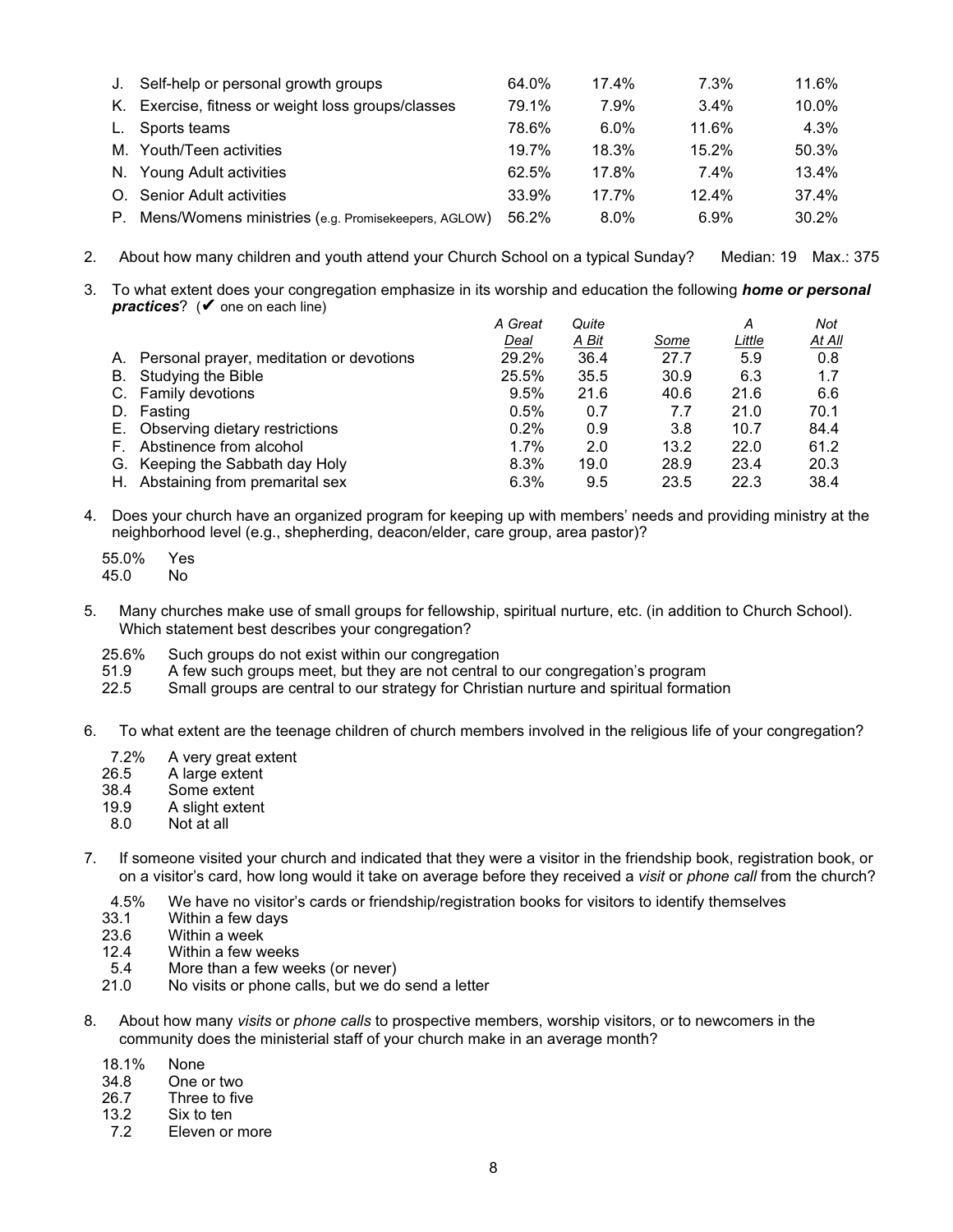- 9. To what extent are your church members involved in recruiting new members?
	- 2.3% A very great extent<br>14.3 A large extent
	- 14.3 A large extent<br>34.2 Some extent
	- 34.2 Some extent<br>40.3 A slight exten
	- 40.3 A slight extent<br>8.9 Not at all
	- Not at all

10. Are efforts made to provide special parking or seating for visitors to your church?

| 21.9% | Yes |
|-------|-----|
| 78.1  | Nο  |

11. During the past 12 months, did your congregation do any of the following to reach out to nonmembers or less active members, or to make your church better known in your community?

|    |                                                                | Yes                       |                                              | No, but church members                           |
|----|----------------------------------------------------------------|---------------------------|----------------------------------------------|--------------------------------------------------|
|    | $(V$ One on each line)                                         | Done in last<br>12 Months | <b>Would Support</b><br><b>This Activity</b> | <b>Would Not Support</b><br><b>This Activity</b> |
| А. | Advertisements or stories in local newspapers                  | 73.1%                     | 18.8                                         | 8.1                                              |
| В. | Radio or television advertisements                             | 17.3%                     | 42.0                                         | 40.7                                             |
| C. | Direct mail or distribution of announcements to area residents | 31.8%                     | 43.6                                         | 24.6                                             |
| D. | A programmed growth or evangelistic campaign                   | 9.5%                      | 53.4                                         | 37.1                                             |
|    | E. Efforts to identify and contact people who recently moved   |                           |                                              |                                                  |
|    | into our congregation's area                                   | 28.4%                     | 60.3                                         | 11.3                                             |
| F. | Stressing the importance of sharing one's faith                | 49.4%                     | 37.5                                         | 13.1                                             |
| G. | Special worship services intended to attract the unchurched    |                           |                                              |                                                  |
|    | ("bring a friend" or seeker services, revivals, etc.)          | 32.9%                     | 48.4                                         | 18.8                                             |
|    | H. Special programs (parenting classes, concerts, festivals)   |                           |                                              |                                                  |
|    | intended to attract the unchurched in our community            | 44.7%                     | 41.1                                         | 14.2                                             |
| Ι. | Phone calls or personal visits by the ministerial staff        | 72.6%                     | 24.0                                         | 3.4                                              |
|    | Phone calls or personal visits by lay members                  | 57.2%                     | 32.0                                         | 10.8                                             |

12. During the last 12 months, was your congregation involved in any of the following types of inter-congregational, ecumenical or interfaith activities? (**Note**: totals will not sum to 100% due to multiple "yes" responses)

|    |                                                   |       | Yes, with other congregations or persons |               |            |  |
|----|---------------------------------------------------|-------|------------------------------------------|---------------|------------|--|
|    |                                                   |       |                                          | From other    | From other |  |
|    | ( $\vee$ each "yes" that applies)                 |       |                                          | From the      | Christian  |  |
|    |                                                   |       |                                          |               | Faith      |  |
|    |                                                   | No    | <b>UCC</b>                               | Denominations | Traditions |  |
| А. | Joint worship services                            | 11.4% | 38.9%                                    | 73.0%         | 15.5%      |  |
| В. | Joint celebrations or programs other than worship | 25.7% | 33.3%                                    | 53.4%         | 13.4%      |  |
| C. | Joint service projects                            | 29.0% | 28.1%                                    | 55.5%         | 12.1%      |  |
| D. | Councils of churches or ministerial associations  | 19.6% | 41.1%                                    | 58.7%         | 15.0%      |  |

13. In the past 12 months, did your congregation provide, or cooperate in providing, any of the following services for your own congregation's members or for people in the community? (**Note**: totals will not sum to 100% due to multiple "yes" responses)

|                                        |                                                                                                                                                           | Yes, check all that apply |                               |  |
|----------------------------------------|-----------------------------------------------------------------------------------------------------------------------------------------------------------|---------------------------|-------------------------------|--|
|                                        |                                                                                                                                                           | <b>Provided directly</b>  | <b>Cooperated With Anothe</b> |  |
| ( $\vee$ each "yes" that applies)      |                                                                                                                                                           | By Your                   | Congregation, Agency,         |  |
|                                        | No                                                                                                                                                        | Congregation              | or Organization               |  |
|                                        | $3.6\%$                                                                                                                                                   | 51.7%                     | 67.2%                         |  |
|                                        | 20.6%                                                                                                                                                     | 61.5%                     | 32.7%                         |  |
|                                        | 36.1%                                                                                                                                                     | 32.6%                     | 37.9%                         |  |
| Temporary or permanent shelter/housing | 55.8%                                                                                                                                                     | 14.5%                     | 34.4%                         |  |
| Counseling services or support groups  | 45.6%                                                                                                                                                     | 34.3%                     | 27.5%                         |  |
|                                        | A. Food pantry, soup kitchen or food donations<br>B. Cash or vouchers given to families or individuals<br>C. Thrift store or thrift store donations<br>D. |                           |                               |  |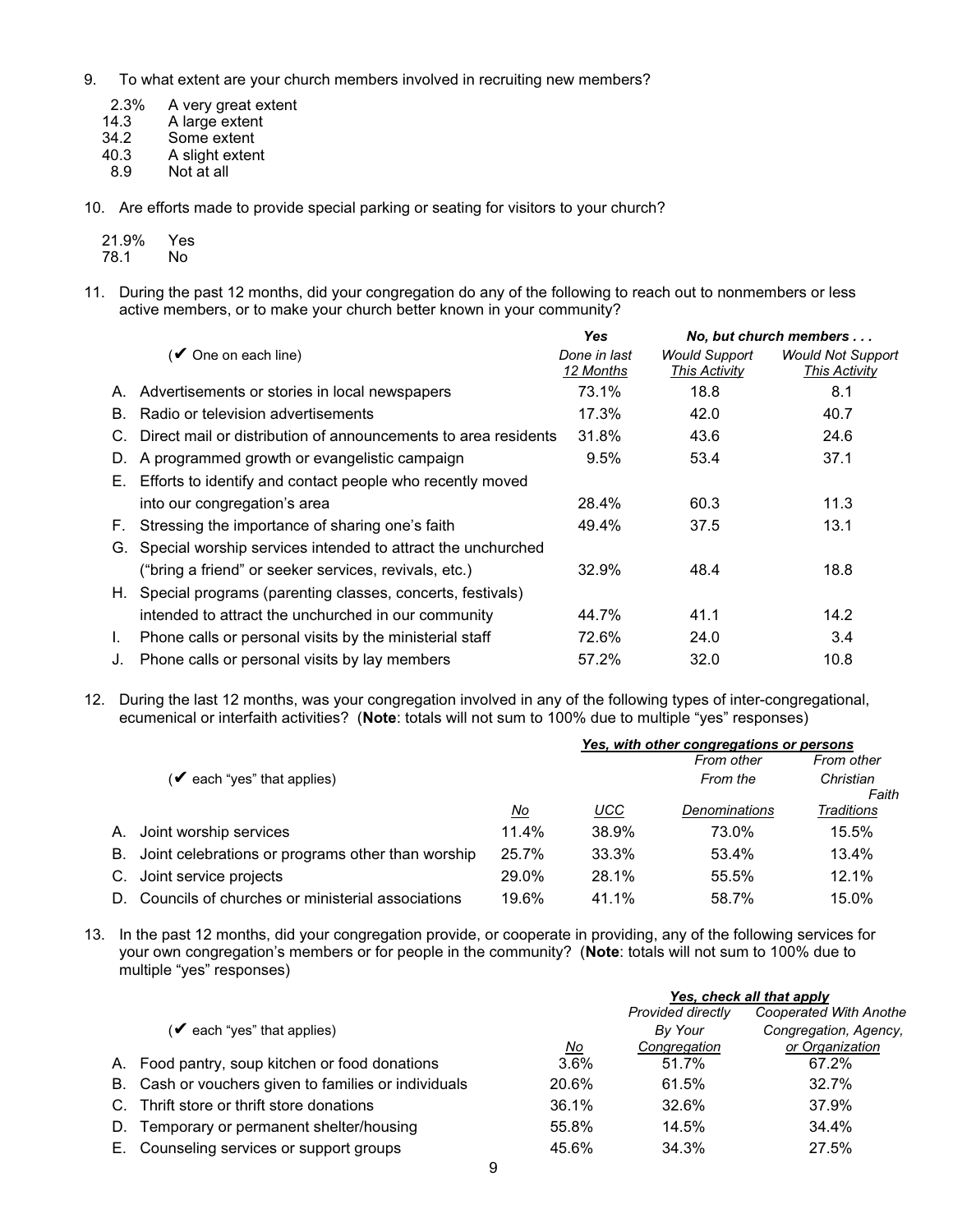|      | F. Substance abuse & 12-step recovery programs        | 58.2% | 22.4%   | 21.9%   |
|------|-------------------------------------------------------|-------|---------|---------|
| G.   | Day care, pre-school, before/after-school programs    | 62.6% | 22.0%   | 17.2%   |
| H. . | Tutoring or literacy programs                         | 76.5% | 10.9%   | 13.9%   |
|      | Voter registration or voter education                 | 83.7% | $9.7\%$ | 6.9%    |
|      | Organized social issue advocacy                       | 68.0% | 19.8%   | 17.4%   |
|      | K. Employment counseling, placement or training       | 86.2% | 5.3%    | $9.0\%$ |
| L.   | Health programs, clinics, health education            | 62.2% | 20.2%   | 21.4%   |
|      | M. Hospital, nursing home or assisted care facilities | 51.7% | 29.3%   | 23.1%   |
|      | N. Prison or jail ministry                            | 78.3% | 11.6%   | 11.3%   |
|      | O. Community organizing                               | 66.4% | 16.0%   | 21.5%   |
| Р.   | Program for migrants or immigrants                    | 85.8% | 5.9%    | $9.1\%$ |
|      | Q. Senior citizen programs (other than housing)       | 48.4% | 29.7%   | 28.4%   |

14. In a typical month, about how many people *do you estimate* are served through the services your congregation directly provides?

## **V. Leadership and Organizational Dynamics**

1. Please describe your current pastor by checking all of the boxes that apply or filling in the requested information.

| A. Age | Median: 52 | Minimum: 28 | Maximum: 80 |
|--------|------------|-------------|-------------|
|        |            |             |             |

B. Employment Status

99.6% Paid<br>0.4 Volur **Volunteer** 

C. Full time/Part time

- 71.0% Full time
- 5.1 Full time, supplemented by outside employment<br>23.9 Part time
- Part time

If **Part Time** does s/he also:

- a) Serve another congregation
	- 36.4% Yes  $63.6$
- b) Work a secular job
	- 35.8% Yes  $64.2$
- D. Gender
- 75.9% Male
- **Female** 
	- E. Type of call
- 88.1% Regular call<br>11.9 Temporary/li
- Temporary/Interim
	- F. Highest Level of Education
- 1.0% High school diploma or less<br>4.0 Some college or technical
- 4.0 Some college or technical<br>22.9 College Bachelor's Degree
- 22.9 College Bachelor's Degree<br>59.9 Masters Degree
- 59.9 Masters Degree
- Doctoral Degree
	- G. Highest Level of ministerial education
- 1.6% None
- Certificate or correspondence program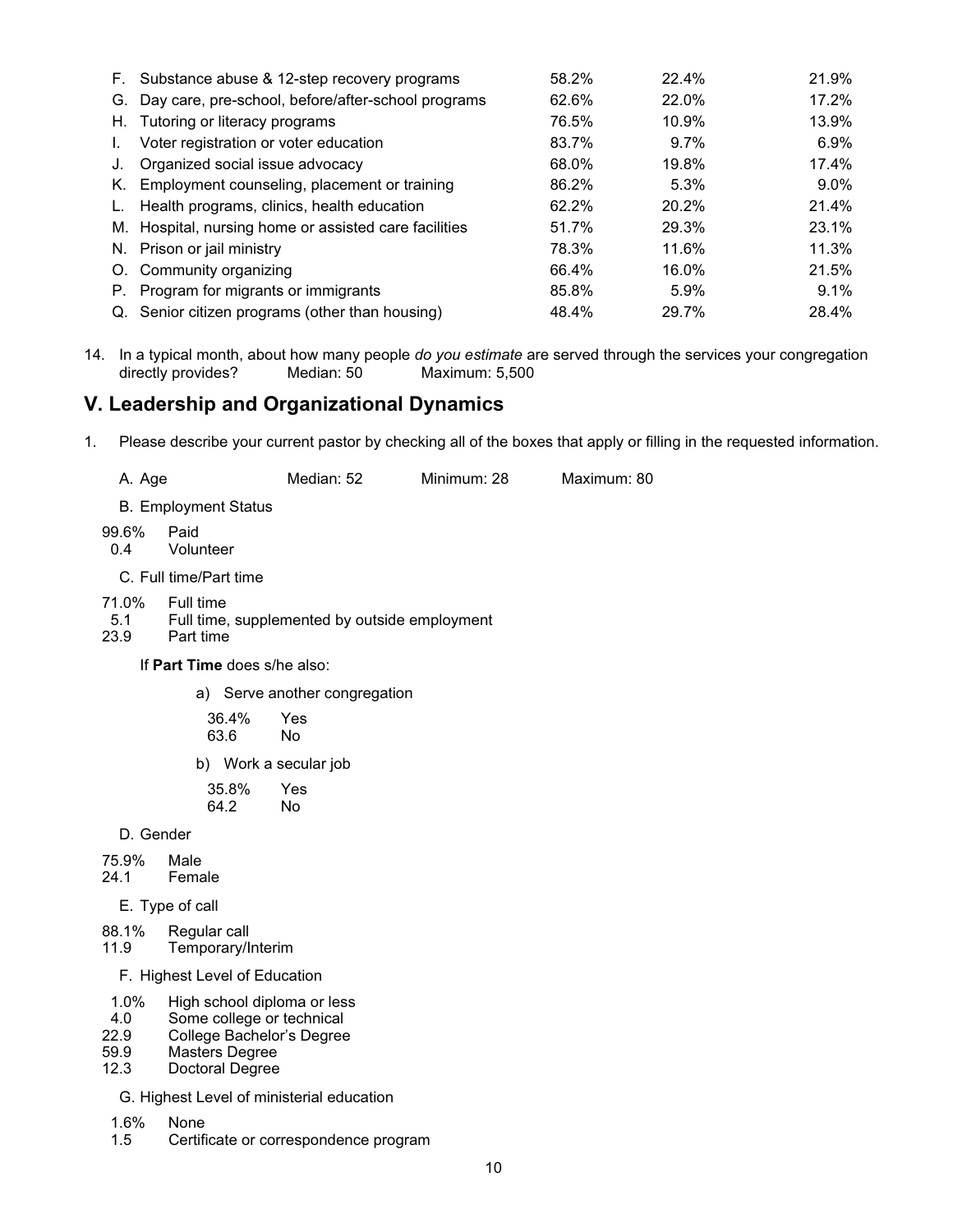- 7.0 Bible college or some seminary<br>74.4 Seminary Masters Degree (e.g.,
- 74.4 Seminary Masters Degree (e.g., M.Div., M.R.E.)
- Post-Masters seminary degree (e.g., D.Min., Ph.D.)

H. Race/ethnicity

- 1.0% American Indian/Alaska Native
- 2.6 Asian<br>0.6 Native
- 0.6 Native Hawaiian/Other Pacific Islander<br>4.4 Black or African American
- 4.4 Black or African American<br>0.4 Hispanic or Latino/a
- 0.4 Hispanic or Latino/a<br>90.6 White
- 0.6 White<br>0.5 Other
- **Other** 
	- I. This person became your pastor in what year?

14.8% 1999-2000 (**Note**: the survey was first mailed in October of 1999)

- 9.9 1998<br>11.3 1997
- 11.3 199<mark>7</mark><br>7.3 1996
- 7.3 1996
- 14.2 1994-1995
- 25.1 1989-1993<br>17.3 1958-1988 1958-1988
- 2. How well would most of your members say the following statements describe your pastor?

|    |                                          | Very  | Quite | Some- |                 | Not    |
|----|------------------------------------------|-------|-------|-------|-----------------|--------|
|    |                                          | Well  | Well  | What  | <b>Slightly</b> | At All |
| А. | Good preacher                            | 48.1% | 45.6  | 5.5   | 0.8             | 0.0    |
| В. | Knows how to get people to work together | 25.2% | 56.4  | 16.5  | 1.7             | 0.3    |
| C. | Charismatic leader                       | 16.3% | 30.8  | 36.2  | 14.0            | 2.8    |
| D. | Cares about people                       | 63.2% | 33.2  | 3.1   | 0.5             | 0.0    |
| Е. | Effective administrator                  | 24.4% | 44.5  | 26.3  | 3.9             | 0.9    |
| F. | Has a close relationship with God        | 53.2% | 40.7  | 5.7   | 0.4             | 0.0    |
| G. | Generates enthusiasm                     | 34.2% | 45.1  | 18.6  | 1.9             | 0.1    |
| Н. | Has a clear vision for the congregation  | 28.7% | 45.3  | 23.4  | 2.4             | 0.2    |
|    | Knows how to get things done             | 26.6% | 48.7  | 21.0  | 3.4             | 0.4    |
| J. | Knows the Bible                          | 46.6% | 47.8  | 5.2   | 0.4             | 0.0    |
| Κ. | Mediates conflict                        | 17.6% | 46.6  | 30.2  | 5.0             | 0.5    |
|    | Hard worker                              | 55.1% | 35.6  | 8.0   | 1.3             | 0.0    |
| М. | Evangelistic                             | 16.0% | 28.8  | 40.3  | 12.4            | 2.5    |
| N. | Effective teacher                        | 38.3% | 46.9  | 13.5  | 1.0             | 0.3    |
|    |                                          |       |       |       |                 |        |

3. How many pastors, including the current one, have served this church during the past 10 years?

- 30.6% One
- $37.8$ <br> $20.5$
- 20.5 Three
- 7.5 Four<br>3.6 Five Five or more

4. How many years did the previous pastor serve this congregation? Median: 6.0

- 7.3% One year or less<br>12.7 Two years
- 12.7 Two years<br>16.8 Three or fo
- 16.8 Three or four years<br>23.6 Five to seven years
- 23.6 Five to seven years<br>18.6 Eight to eleven year
- 18.6 Eight to eleven years<br>13.8 Twelve to twenty year
- 13.8 Twelve to twenty years<br>7.2 More than twenty years
- More than twenty years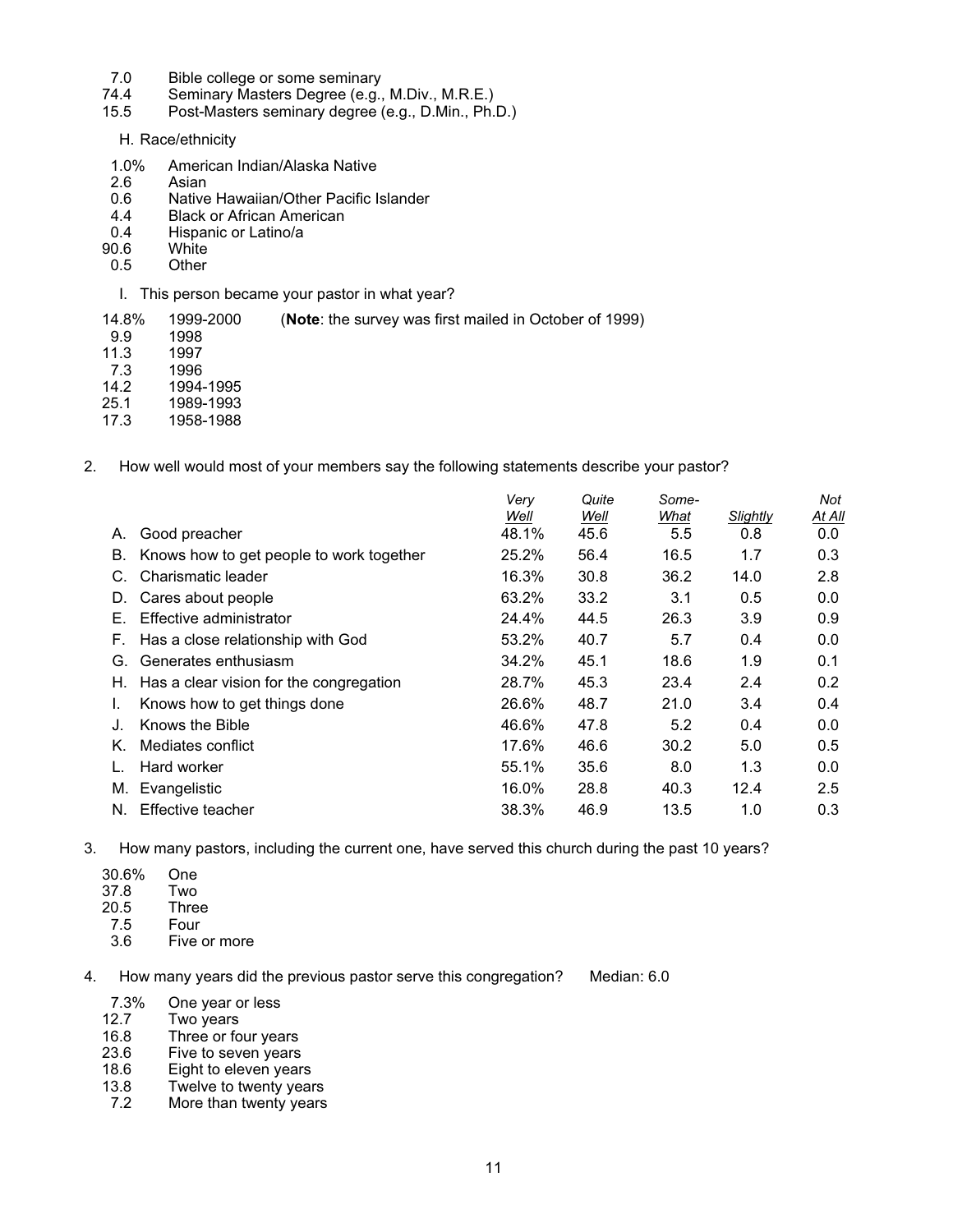5. How many paid, ministerial staff and program staff does this congregation have (including the current pastor)?

A. Number full time, paid

- 25.4% None<br>57.5 One
- $\frac{57.5}{9.1}$
- 9.1 Two<br>8.0 Thre
- Three or more

B. Number part time, paid

- 25.7% None<br>26.1 One
- 26.1 One<br>19.0 Two
- 19.0<br>12.7
- 12.7 Three<br>16.5 Four o
- Four or more
- 6. How easy or difficult is it for your church to recruit people for volunteer leadership roles?  $(V \circ e)$ 
	- 23.2% We have no problem recruiting volunteer leaders
	- 65.0% Recruiting volunteer leaders is a continual challenge, but we eventually find enough willing people <br>11.7% We can't find enough people who are willing to serve

We can't find enough people who are willing to serve

7. During the last *five years* has your congregation experienced any disagreements or conflicts in the following areas? ( $\vee$  one on each line)

|    |                                        |       | Yes, and it was: |            |          |
|----|----------------------------------------|-------|------------------|------------|----------|
|    |                                        |       | Verv             | Moderately | Not Very |
|    |                                        | No    | Serious          | Serious    | Serious  |
| А. | Theology                               | 67.9% | 4.4              | 10.4       | 17.3     |
| В. | Money/Finances/Budget                  | 41.6% | 7.2              | 22.7       | 28.4     |
| C. | How worship is conducted               | 57.8% | 3.2              | 11.4       | 27.6     |
| D. | Program/mission priorities or emphases | 58.4% | 3.3              | 11.7       | 26.6     |
| Е. | Who should make a decision             | 49.7% | 10.5             | 16.0       | 23.9     |
|    | F. Pastor's leadership style           | 52.0% | 13.4             | 14.2       | 20.5     |
|    | G. Pastor's personal behavior          | 73.3% | 9.7              | 5.8        | 11.2     |
| Н. | Member's personal behavior             | 61.8% | 8.2              | 11.9       | 18.2     |
|    | Other                                  | 87.0% | 5.4              | 4.8        | 2.7      |

- 8. If your congregation experienced serious conflict in any of the above areas in the past five years, was the conflict resolved or does it still affect the life of your congregation?  $(V \text{ one})$ 
	- 27.4% All conflicts were resolved with no negative consequences
	- 35.7 All conflicts were resolved, but resulted in some negative consequences (people left the church, etc.)<br>28.4 Some conflict still exists, but it is no longer serious
	- 28.4 Some conflict still exists, but it is no longer serious<br>8.5 We still have serious conflict in this congregation
	- We still have serious conflict in this congregation
- 9. When your congregation purchases worship, educational, stewardship, evangelism, etc. materials or supplies, does it purchase them:  $(V \text{ one})$ 
	- 2.9% Exclusively from within the UCC<br>36.1 Primarily from within the UCC
	- 36.1 Primarily from within the UCC<br>41.6 From a pretty even balance be
	- 41.6 From a pretty even balance between UCC and non-UCC sources<br>15.7 Primarily from outside the UCC
	- 5.7 Primarily from outside the UCC<br>3.7 Exclusively from outside the UC
	- Exclusively from outside the UCC
- 10. Which *one* of the following three statements best describes your congregation? (✔ one)
	- 2.4% Our congregation has definite expectations for members that are strictly enforced<br>41.4 Our congregation has fairly clear expectations for members, but the enforcement
	- Our congregation has fairly clear expectations for members, but the enforcement of these expectations is not very strict
	- 56.1 Our congregation has only implicit expectations for members that are seldom, if ever, enforced